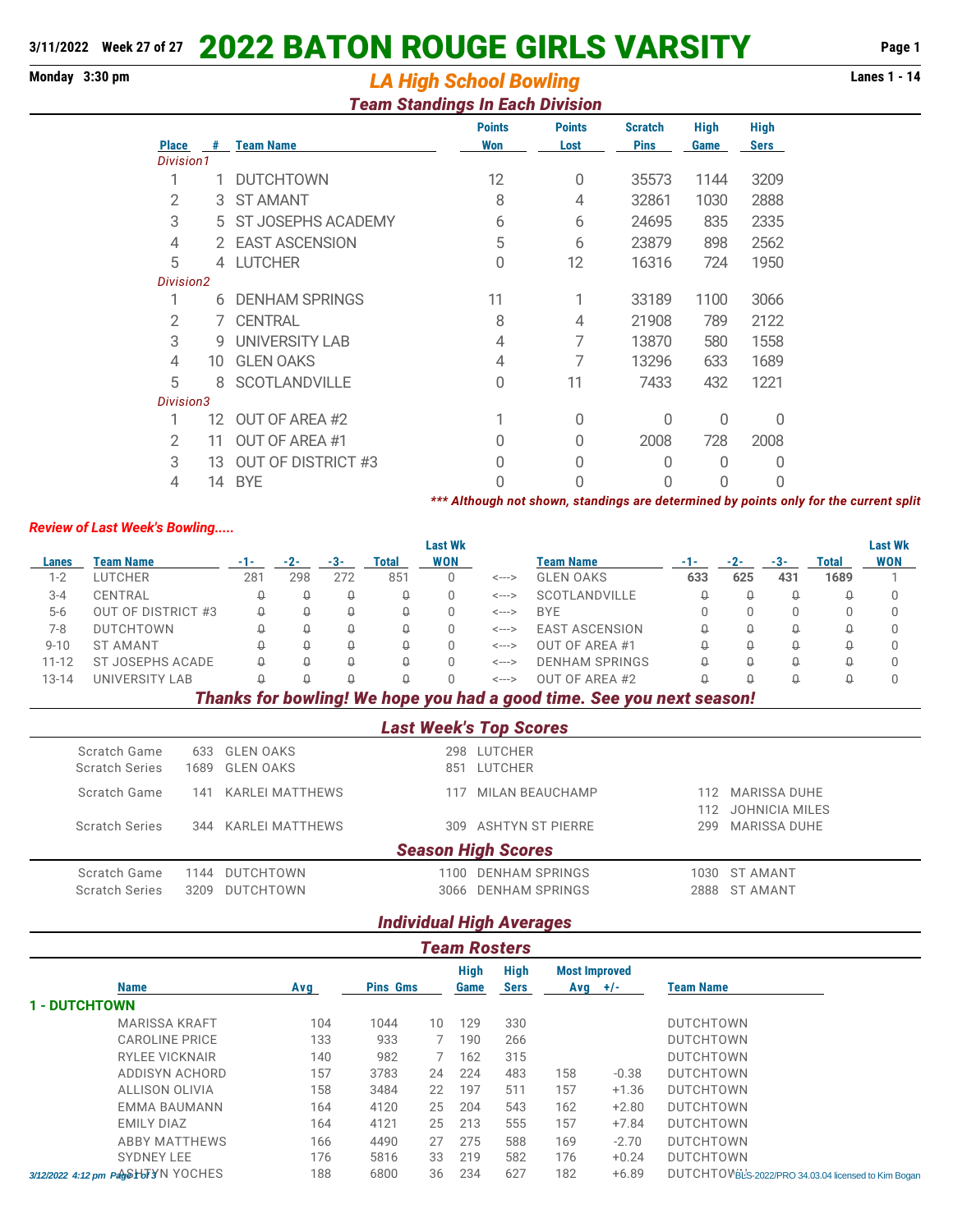| <b>Week 27 of 27</b><br>3/11/2022<br><b>2022 BATON ROUGE GIRLS VARSITY</b> |                                  |                            |                            |                |             |                            |                      |                    | Page 2                       |  |
|----------------------------------------------------------------------------|----------------------------------|----------------------------|----------------------------|----------------|-------------|----------------------------|----------------------|--------------------|------------------------------|--|
|                                                                            |                                  |                            |                            |                | <b>High</b> | <b>High</b>                | <b>Most Improved</b> |                    |                              |  |
|                                                                            | <b>Name</b>                      | <b>Avg</b>                 | <b>Pins Gms</b>            |                | Game        | <b>Sers</b>                | Avg $+/-$            |                    | <b>Team Name</b>             |  |
|                                                                            | <b>2 - EAST ASCENSION</b>        |                            |                            |                |             |                            |                      |                    |                              |  |
|                                                                            | VACANT                           | $\mathbf 0$                | $\mathbf 0$                | 23             | 0           | 0                          |                      |                    | Vac: EAST ASCENSION          |  |
|                                                                            | EISABELLA HEECHUNG               | 80                         | 2407                       | 30             | 119         | 317                        | 71                   | $+9.23$            | <b>EAST ASCENSION</b>        |  |
|                                                                            | <b>MAKAYLEE HARDEN</b>           | 122                        | 3682                       | 30             | 204         | 471                        | 112                  | $+10.73$           | <b>EAST ASCENSION</b>        |  |
|                                                                            | RYLEE METCALF                    | 138                        | 4586                       | 33             | 190         | 475                        | 146                  | $-7.03$            | <b>EAST ASCENSION</b>        |  |
|                                                                            | <b>SARAH GRATHER</b>             | 142                        | 4693                       | 33             | 211         | 496                        | 143                  | $-0.79$            | <b>EAST ASCENSION</b>        |  |
|                                                                            | <b>SHAYE DUPLESSIS</b>           | 171                        | 5137                       | 30             | 226         | 557                        | 159                  | $+12.23$           | <b>EAST ASCENSION</b>        |  |
|                                                                            | <b>FAYE GRATHER</b>              | 177                        | 3374                       | 19             | 214         | 628                        | 186                  | $-8.42$            | <b>EAST ASCENSION</b>        |  |
| 3 - ST AMANT                                                               |                                  |                            |                            |                |             |                            |                      |                    |                              |  |
|                                                                            | <b>GRACIE POPULUS</b>            | 105                        | 3799                       | 36             | 180         | 368                        | 101                  | $+4.53$            | <b>ST AMANT</b>              |  |
|                                                                            | ASIA BEVERLY JACKSON             | 112                        | 4047                       | 36             | 159         | 400                        | 114                  | $-1.58$            | <b>ST AMANT</b>              |  |
|                                                                            | <b>FAITH MACALUSO</b>            | 141                        | 5108                       | 36             | 170         | 487                        | 135                  | $+6.89$            | <b>ST AMANT</b>              |  |
|                                                                            | <b>EMILY HYMEL</b>               | 181                        | 6546                       | 36             | 232         | 611                        | 181                  | $+0.83$            | <b>ST AMANT</b>              |  |
|                                                                            | CADENCE CAGNOLATTI               | 185                        | 6662                       | 36             | 227         | 600                        | 181                  | $+4.06$            | <b>ST AMANT</b>              |  |
|                                                                            | <b>BRIANA MACALUSO</b>           | 186                        | 6699                       | 36             | 235         | 630                        | 185                  | $+1.08$            | <b>ST AMANT</b>              |  |
| <b>4 - LUTCHER</b>                                                         |                                  |                            |                            |                |             |                            |                      |                    |                              |  |
|                                                                            | VACANT                           | $\mathbf 0$                | 0                          | 24             | 0           | 0                          |                      |                    | Vac: LUTCHER                 |  |
|                                                                            | VACANT<br>VACANT                 | $\mathbf 0$<br>$\mathbf 0$ | $\mathbf 0$<br>$\mathbf 0$ | 18<br>18       | 0<br>0      | $\mathbf 0$<br>$\mathbb O$ |                      |                    | Vac: LUTCHER<br>Vac: LUTCHER |  |
|                                                                            | <b>LAUREN HARRIS</b>             | $\mathbf 0$                | 0                          | $\mathbb O$    | $\mathbf 0$ | $\mathbb O$                |                      |                    | <b>LUTCHER</b>               |  |
|                                                                            | DIMA AHMAD                       | 81                         | 1467                       | 18             | 124         | 308                        | 77                   | $+4.50$            | LUTCHER                      |  |
|                                                                            | <b>DEMI SCHEXNAYDER</b>          | 87                         | 2369                       | 27             | 113         | 304                        | 85                   | $+2.74$            | <b>LUTCHER</b>               |  |
|                                                                            | <b>MARISSA DUHE</b>              | 90                         | 2180                       | 24             | 122         | 305                        | 86                   | $+4.83$            | LUTCHER                      |  |
|                                                                            | <b>KAILEY BROOKS</b>             | 101                        | 3355                       | 33             | 148         | 386                        | 92                   | $+9.67$            | LUTCHER                      |  |
|                                                                            | <b>ASHTYN ST PIERRE</b>          | 127                        | 4222                       | 33             | 214         | 443                        | 122                  | $+5.94$            | LUTCHER                      |  |
|                                                                            | ELAINA RUIZ                      | 129                        | 2723                       | 21             | 199         | 489                        | 125                  | $+4.67$            | <b>LUTCHER</b>               |  |
|                                                                            | <b>5 - ST JOSEPHS ACADEMY</b>    |                            |                            |                |             |                            |                      |                    |                              |  |
|                                                                            | VACANT                           | $\mathbf 0$                | $\mathbf 0$                | 1              | 0           | 0                          |                      |                    | Vac: ST JOSEPHS ACADE        |  |
|                                                                            | VACANT                           | $\mathbf 0$                | $\mathbf 0$                | 1              | 0           | 0                          |                      |                    | Vac: ST JOSEPHS ACADE        |  |
|                                                                            | <b>CHRISTINE NGO</b>             | 62                         | 497                        | 8              | 87          | 181                        |                      |                    | ST JOSEPHS ACADEMY           |  |
|                                                                            | <b>CATHERINE BOOKSH</b>          | 87                         | 2700                       | 31             | 136         | 334                        | 79                   | $+8.10$            | ST JOSEPHS ACADEMY           |  |
|                                                                            | <b>EMILY BOOKSH</b>              | 87                         | 2017                       | 23             | 120         | 302                        | 80                   | $+7.70$            | ST JOSEPHS ACADEMY           |  |
|                                                                            | <b>BLAKELY PRESTRIDGE</b>        | 101                        | 2745                       | 27             | 175         | 331                        | 100                  | $+1.67$            | <b>ST JOSEPHS ACADEMY</b>    |  |
|                                                                            | <b>AVA WELBORN</b>               | 105                        | 2207                       | 21             | 126         | 361                        | 101                  | $+4.10$            | ST JOSEPHS ACADEMY           |  |
|                                                                            | <b>ALEXIS BAHAM</b>              | 112                        | 3375                       | 30             | 177         | 419                        | 109                  | $+3.50$            | ST JOSEPHS ACADEMY           |  |
|                                                                            | LUCY RICHARDSON                  | 120                        | 3981                       | 33             | 164         | 416                        | 112                  | $+8.64$            | ST JOSEPHS ACADEMY           |  |
|                                                                            | <b>JORDAN WINGERTER</b>          | 195                        | 7027                       | 36             | 257         | 685                        | 191                  | $+4.19$            | <b>ST JOSEPHS ACADEMY</b>    |  |
|                                                                            | <b>6 - DENHAM SPRINGS</b>        |                            |                            |                |             |                            |                      |                    |                              |  |
|                                                                            | <b>VICTORIA DOUCET</b>           | 72                         | 72                         | 1              | 72          | 72                         |                      |                    | <b>DENHAM SPRINGS</b>        |  |
|                                                                            | <b>MELANIE NICKELS</b>           | 102                        | 716                        | 7              | 114         | 205                        |                      |                    | <b>DENHAM SPRINGS</b>        |  |
|                                                                            | <b>LAUREN LONDON</b>             | 105                        | 1367                       | 13             | 121         | 306                        | 105                  | $+0.15$            | <b>DENHAM SPRINGS</b>        |  |
|                                                                            | <b>CATHERINE ENGLISH</b>         | 118                        | 237                        | $\overline{2}$ | 136         | 237                        |                      |                    | <b>DENHAM SPRINGS</b>        |  |
|                                                                            | ANN SAVIGNOL                     | 139                        | 4033                       | 29             | 204         | 482                        | 141                  | $-1.93$            | <b>DENHAM SPRINGS</b>        |  |
|                                                                            | ALEX FONTENOT                    | 139                        | 4887                       | 35             | 203         | 489                        | 144                  | $-4.37$            | <b>DENHAM SPRINGS</b>        |  |
|                                                                            | <b>MADISON GUILLAUME</b>         | 147                        | 5030                       | 34             | 196         | 522                        | 145                  | $+2.94$            | <b>DENHAM SPRINGS</b>        |  |
|                                                                            | AUDREY CEDOTAL                   | 173                        | 5908                       | 34             | 228         | 631                        | 185                  | $-11.24$           | <b>DENHAM SPRINGS</b>        |  |
|                                                                            | <b>GRACIE DAWSON</b>             | 179                        | 4661                       | 26             | 222         | 598                        | 170                  | $+9.27$            | <b>DENHAM SPRINGS</b>        |  |
|                                                                            | LAYLA LEGENDRE                   | 179                        | 6278                       | 35             | 237         | 619                        | 163                  | $+16.37$           | <b>DENHAM SPRINGS</b>        |  |
| <b>7 - CENTRAL</b>                                                         |                                  |                            |                            |                |             |                            |                      |                    |                              |  |
|                                                                            | VACANT                           | $\mathbb O$                | 0                          | 21             | 0           | 0                          |                      |                    | Vac: CENTRAL                 |  |
|                                                                            | VACANT                           | $\mathbb O$                | $\mathbf 0$                | 3              | $\mathbf 0$ | $\mathbb O$                |                      |                    | Vac: CENTRAL                 |  |
|                                                                            | <b>CHEYENNE NOEL</b>             | 43                         | 439                        | 10             | 69          | 144                        |                      |                    | CENTRAL                      |  |
|                                                                            | TA'NYA BEVERLY                   | 90                         | 3002                       | 33             | 140         | 328                        | 71                   | $+19.97$           | CENTRAL                      |  |
|                                                                            | MIA PIZZALOTO                    | 104                        | 1983                       | 19             | 152         | 354                        | 111                  | $-6.63$            | CENTRAL                      |  |
|                                                                            | CAROLINE TEMPLET                 | 105                        | 2967                       | 28             | 166         | 348                        | 100                  | $+5.96$            | CENTRAL                      |  |
|                                                                            | PAISLEY FAIRLEY                  | 112                        | 3587                       | 32             | 156         | 413                        | 110                  | $+2.09$            | CENTRAL                      |  |
|                                                                            | KATHERINE CORKERN<br>HOPE AUCOIN | 129<br>146                 | 4667<br>5263               | 36<br>36       | 197<br>193  | 501<br>522                 | 120<br>141           | $+9.64$<br>$+5.19$ | CENTRAL<br>CENTRAL           |  |
|                                                                            |                                  |                            |                            |                |             |                            |                      |                    |                              |  |